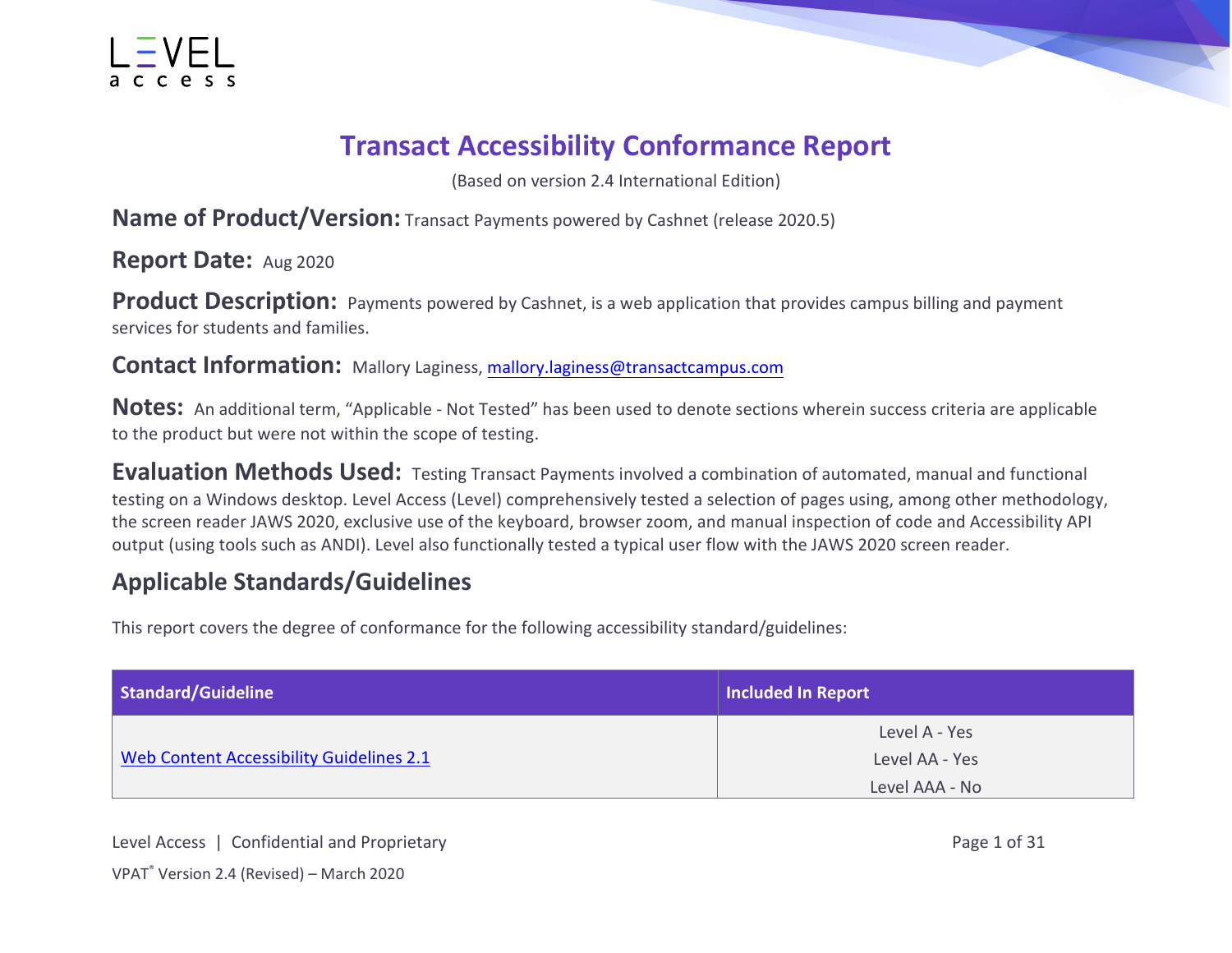#### access

| Revised Section 508 standards published January 18, 2017 and corrected |    |
|------------------------------------------------------------------------|----|
| January 22, 2018                                                       | Nc |

#### **Terms**

The terms used in the Conformance Level information are defined as follows:

- **Supports**: The functionality of the product has at least one method that meets the criterion without known defects or meets with equivalent facilitation.
- **Partially Supports**: Some functionality of the product does not meet the criterion.
- **Does Not Support**: The majority of product functionality does not meet the criterion.
- **Not Applicable**: The criterion is not relevant to the product.
- **Not Evaluated**: The product has not been evaluated against the criterion. This can be used only in WCAG 2.0 Level AAA.

#### **WCAG 2.1 Report**

Tables 1 and 2 also document conformance with:

• Revised Section 508: Chapter 5 – 501.1 Scope, 504.2 Content Creation or Editing, and Chapter 6 – 602.3 Electronic Support Documentation.

Note: When reporting on conformance with the WCAG 2.1 Success Criteria, they are scoped for full pages, complete processes, and accessibility-supported ways of using technology as documented in the [WCAG 2.0 Conformance Requirements.](https://www.w3.org/TR/WCAG20/#conformance-reqs)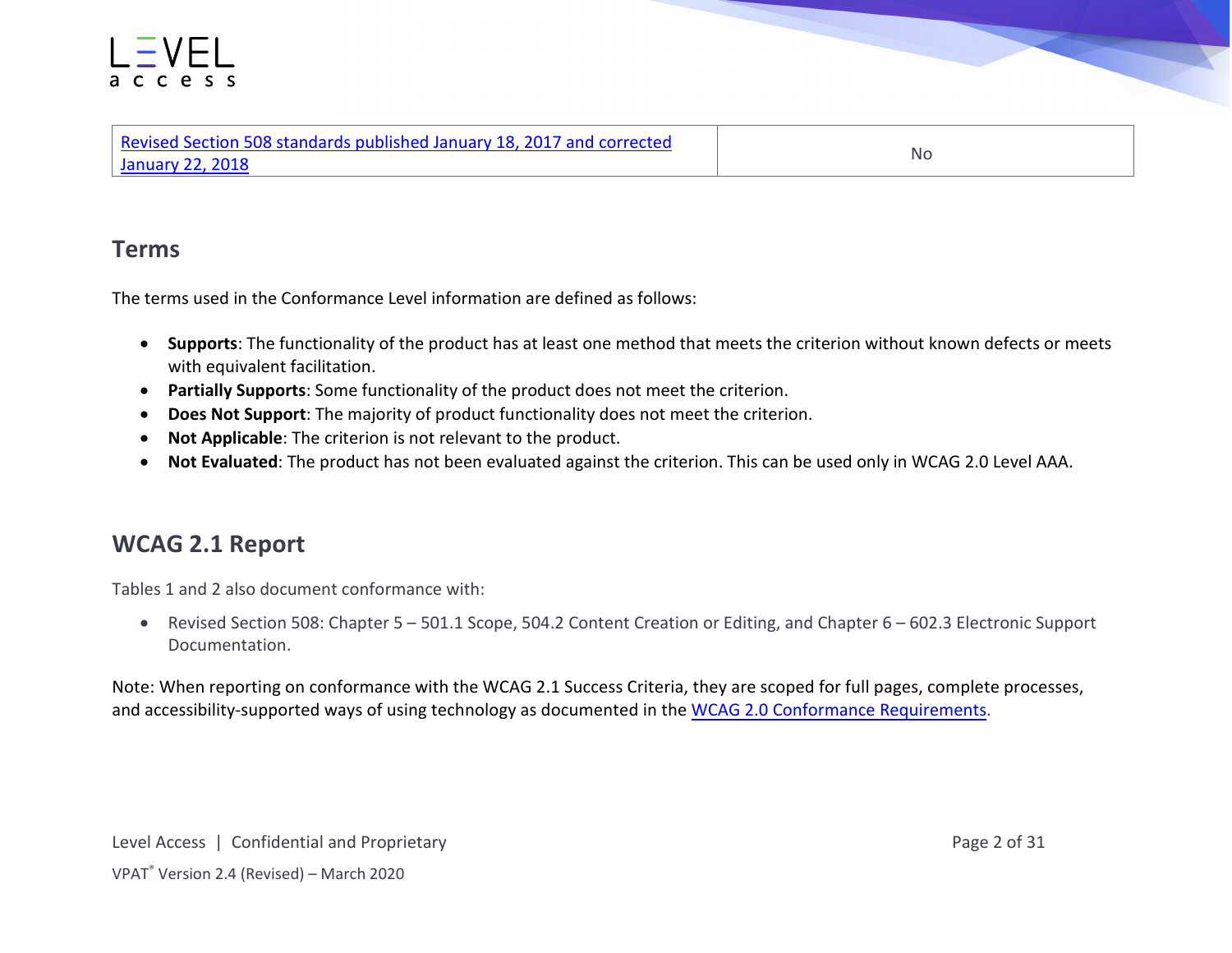#### LEVEL access

#### Table 1: Success Criteria, Level A

Notes:

| <b>Criteria</b>                                                                                                                                                                                    | <b>Conformance Level</b>       | <b>Remarks and Explanations</b>                                                                                                                                                                                                                                                                                                                                                                                             |
|----------------------------------------------------------------------------------------------------------------------------------------------------------------------------------------------------|--------------------------------|-----------------------------------------------------------------------------------------------------------------------------------------------------------------------------------------------------------------------------------------------------------------------------------------------------------------------------------------------------------------------------------------------------------------------------|
| 1.1.1 Non-text Content (Level A)<br>Also applies to:<br><b>Revised Section 508</b><br>501 (Web)(Software)<br>$\bullet$<br>504.2 (Authoring Tool)<br>$\bullet$<br>602.3 (Support Docs)<br>$\bullet$ | <b>Web: Partially Supports</b> | Web: Text equivalents are<br>provided for most non-text<br>elements on Transact Payments. A<br>rating of Partially Supports has<br>been given for the following<br>reason:<br>Certain SVG instances<br>featured across the<br>website do not have a<br>mechanism that allows an<br>accessible name value to<br>be calculated.<br>The 'Notifications' button<br>control does not provide a<br>meaningful accessible<br>name. |
| 1.2.1 Audio-only and Video-only (Prerecorded) (Level<br>A)<br>Also applies to:<br><b>Revised Section 508</b><br>501 (Web)(Software)<br>$\bullet$<br>504.2 (Authoring Tool)<br>$\bullet$            | Web: Supports                  | Web: There is no audio-only or<br>video-only content present in<br><b>Transact Payments.</b>                                                                                                                                                                                                                                                                                                                                |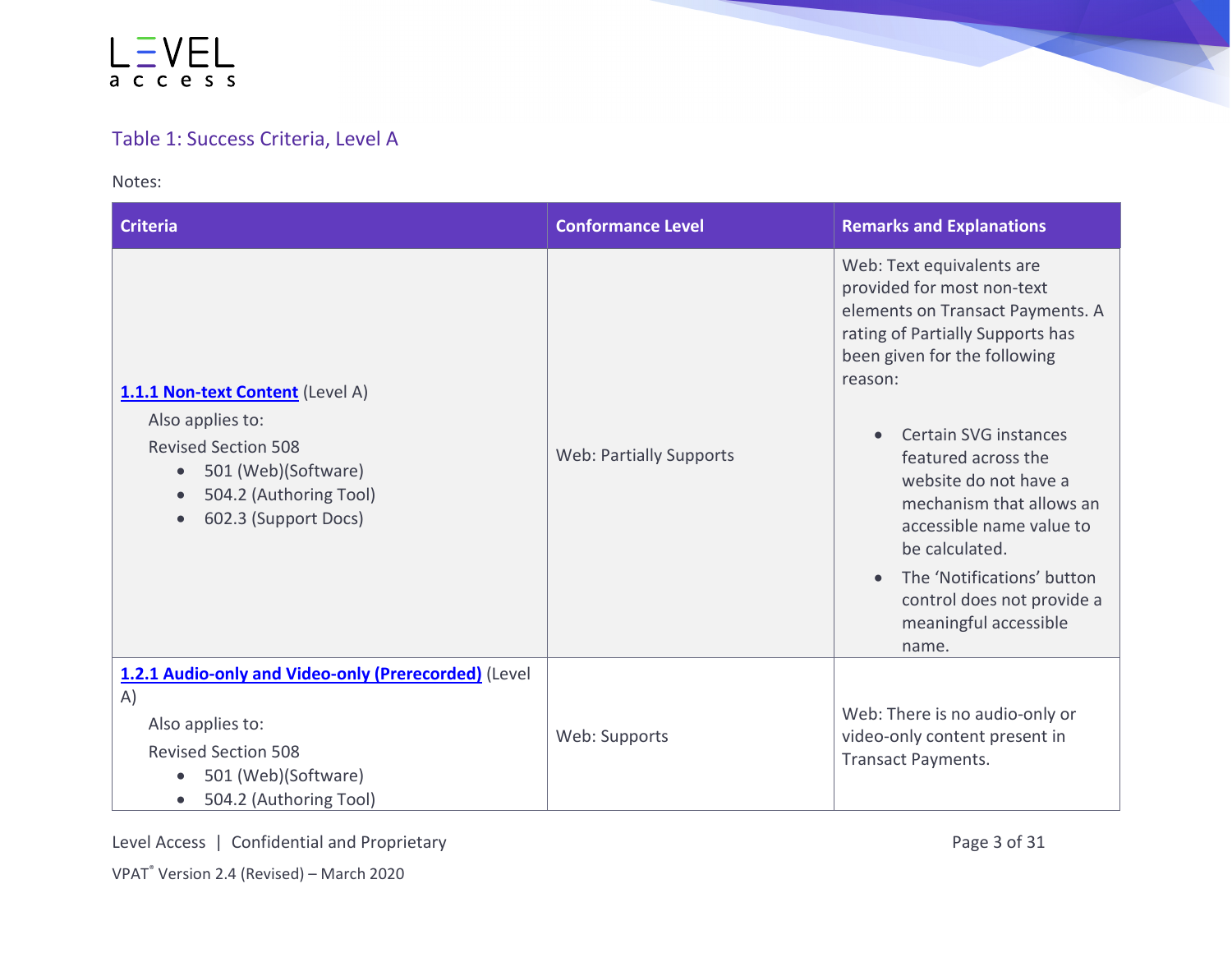| 602.3 (Support Docs)<br>$\bullet$                                                                                                                                                                               |                       |                                                                                                                                                                                                                                                                                                                                                                                |
|-----------------------------------------------------------------------------------------------------------------------------------------------------------------------------------------------------------------|-----------------------|--------------------------------------------------------------------------------------------------------------------------------------------------------------------------------------------------------------------------------------------------------------------------------------------------------------------------------------------------------------------------------|
| 1.2.2 Captions (Prerecorded) (Level A)<br>Also applies to:<br><b>Revised Section 508</b><br>• 501 (Web)(Software)<br>504.2 (Authoring Tool)<br>602.3 (Support Docs)                                             | Web: Supports         | Web: There is no synchronized<br>multimedia content present in<br>Transact Payments.                                                                                                                                                                                                                                                                                           |
| 1.2.3 Audio Description or Media Alternative<br>(Prerecorded) (Level A)<br>Also applies to:<br><b>Revised Section 508</b><br>501 (Web)(Software)<br>$\bullet$<br>504.2 (Authoring Tool)<br>602.3 (Support Docs) | Web: Supports         | Web: There is no synchronized<br>multimedia content present in<br><b>Transact Payments.</b>                                                                                                                                                                                                                                                                                    |
| 1.3.1 Info and Relationships (Level A)<br>Also applies to:<br><b>Revised Section 508</b><br>501 (Web)(Software)<br>504.2 (Authoring Tool)<br>602.3 (Support Docs)                                               | Web: Does Not Support | Web: A rating of Does Not Support<br>has been given for the following<br>reasons:<br>Multiple heading elements<br>$\bullet$<br>across the application are<br>only styled to look like<br>headings but are not<br>programmatically<br>identified.<br>The payment schedule list<br>$\bullet$<br>featured on the 'Payment<br>Plan - Choose your plan<br>amount' and 'Payment Plan |

Level Access | Confidential and Proprietary Page 4 of 31

VPAT® Version 2.4 (Revised) – March 2020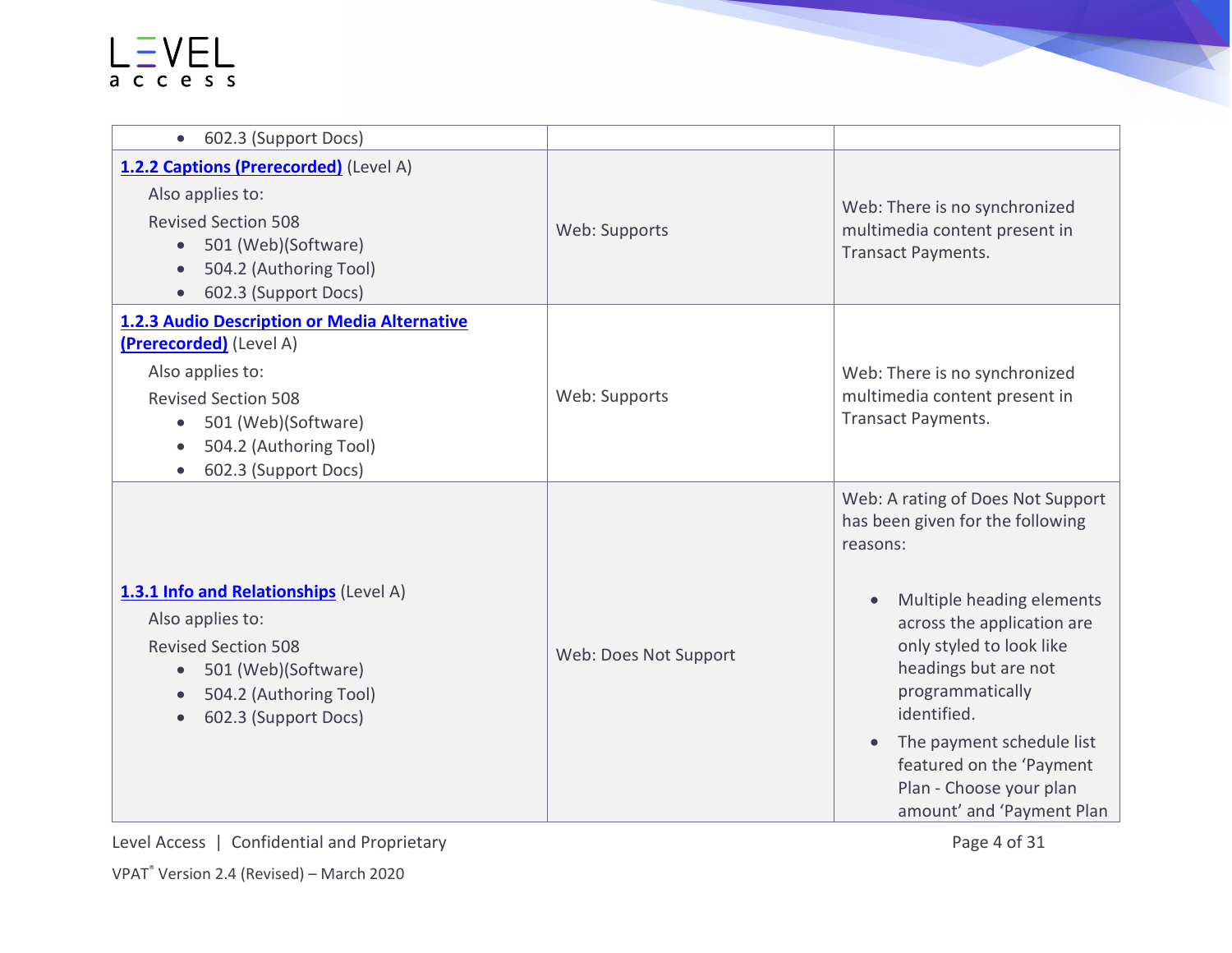|                                                                                                                                                                             |               | - Enrollment Agreement'<br>modules is not structured<br>using explicit list markup.                                                                                         |
|-----------------------------------------------------------------------------------------------------------------------------------------------------------------------------|---------------|-----------------------------------------------------------------------------------------------------------------------------------------------------------------------------|
|                                                                                                                                                                             |               | Various form fields on the<br>'Make a Payment - Item<br>Details' page and the 'Close<br>dialog' button in all the<br>information modal dialogs<br>lack programmatic labels. |
|                                                                                                                                                                             |               | Dialogs are not created<br>using appropriate structural<br>elements.                                                                                                        |
|                                                                                                                                                                             |               | Various data tables<br>featured across the<br><b>Transact Payments</b><br>application are not<br>structured using table<br>elements.                                        |
| 1.3.2 Meaningful Sequence (Level A)<br>Also applies to:<br><b>Revised Section 508</b><br>501 (Web)(Software)<br>$\bullet$<br>504.2 (Authoring Tool)<br>602.3 (Support Docs) | Web: Supports | Web: Content in Transact<br>Payments is ordered in a logical<br>reading sequence.                                                                                           |
| 1.3.3 Sensory Characteristics (Level A)<br>Also applies to:<br><b>Revised Section 508</b><br>501 (Web)(Software)<br>$\bullet$                                               | Web: Supports | Web: Transact Payments does not<br>rely on sensory characteristics to<br>understand or operate content.                                                                     |

Level Access | Confidential and Proprietary Page 5 of 31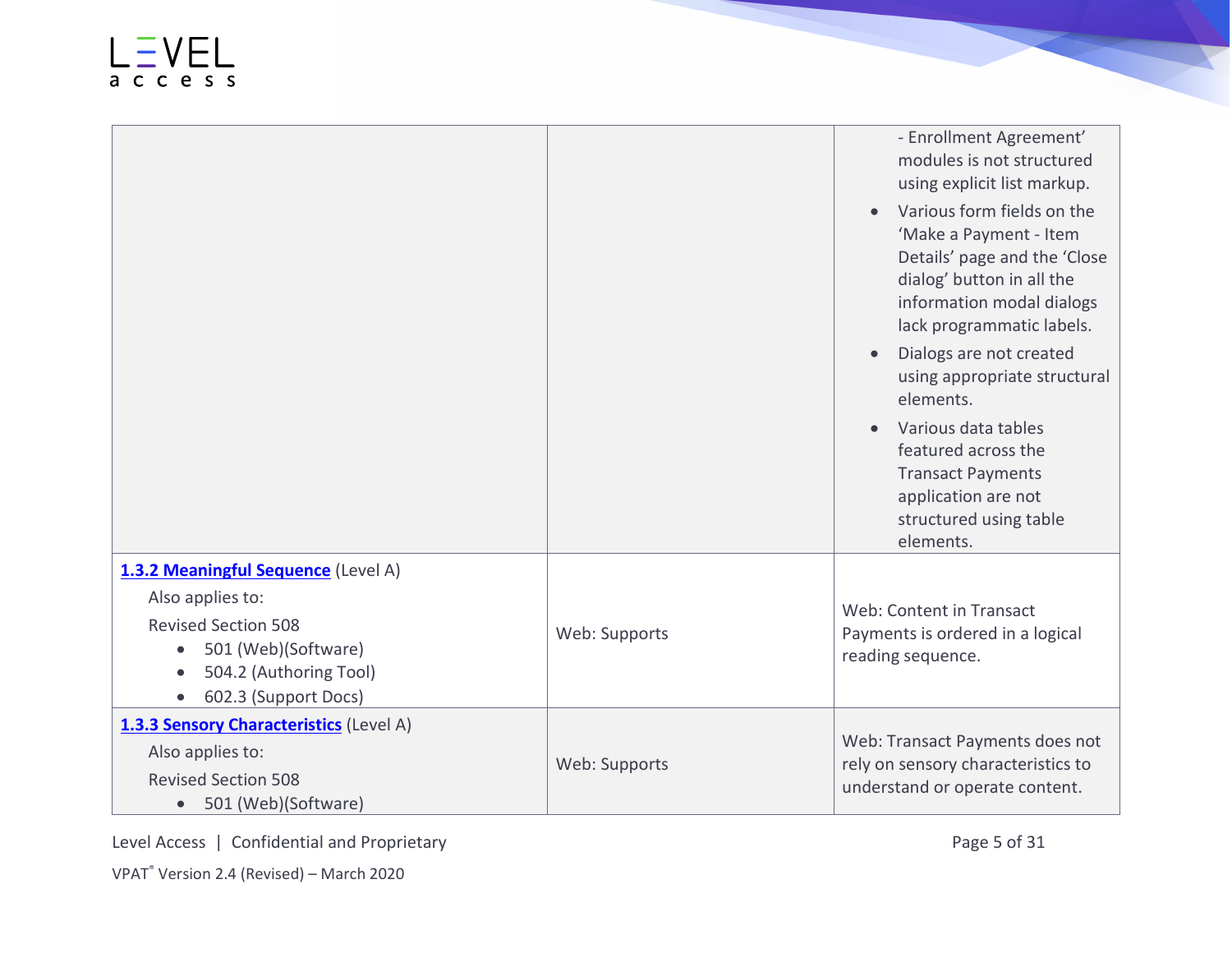| 504.2 (Authoring Tool)<br>602.3 (Support Docs)                                                                                                                        |                                |                                                                                                                                                                                                                                                                                                                                                                                                                                                                                 |
|-----------------------------------------------------------------------------------------------------------------------------------------------------------------------|--------------------------------|---------------------------------------------------------------------------------------------------------------------------------------------------------------------------------------------------------------------------------------------------------------------------------------------------------------------------------------------------------------------------------------------------------------------------------------------------------------------------------|
| 1.4.1 Use of Color (Level A)<br>Also applies to:<br><b>Revised Section 508</b><br>501 (Web)(Software)<br>504.2 (Authoring Tool)<br>602.3 (Support Docs)               | <b>Web: Partially Supports</b> | Web: Most content on Transact<br>Payments does not often rely on<br>color as the only visual means of<br>conveying information. A rating of<br>Partially Supports has been given<br>for the following reasons:<br>The steel blue colored left<br>bar is solely used to<br>indicate the current active<br>link within the main<br>navigation region.<br>The current step in the<br>$\bullet$<br>"Make a Payment" flow is<br>indicated solely using a blue<br>colored background. |
| 1.4.2 Audio Control (Level A)<br>Also applies to:<br><b>Revised Section 508</b><br>501 (Web)(Software)<br>504.2 (Authoring Tool)<br>602.3 (Support Docs)<br>$\bullet$ | Web: Supports                  | Web: Transact Payments does not<br>present audio that plays<br>automatically.                                                                                                                                                                                                                                                                                                                                                                                                   |
| 2.1.1 Keyboard (Level A)<br>Also applies to:<br><b>Revised Section 508</b>                                                                                            | <b>Web: Partially Supports</b> | Web: Most functionality in<br>Transact Payments is operable with<br>a keyboard, and without specific                                                                                                                                                                                                                                                                                                                                                                            |

Level Access | Confidential and Proprietary Page 6 of 31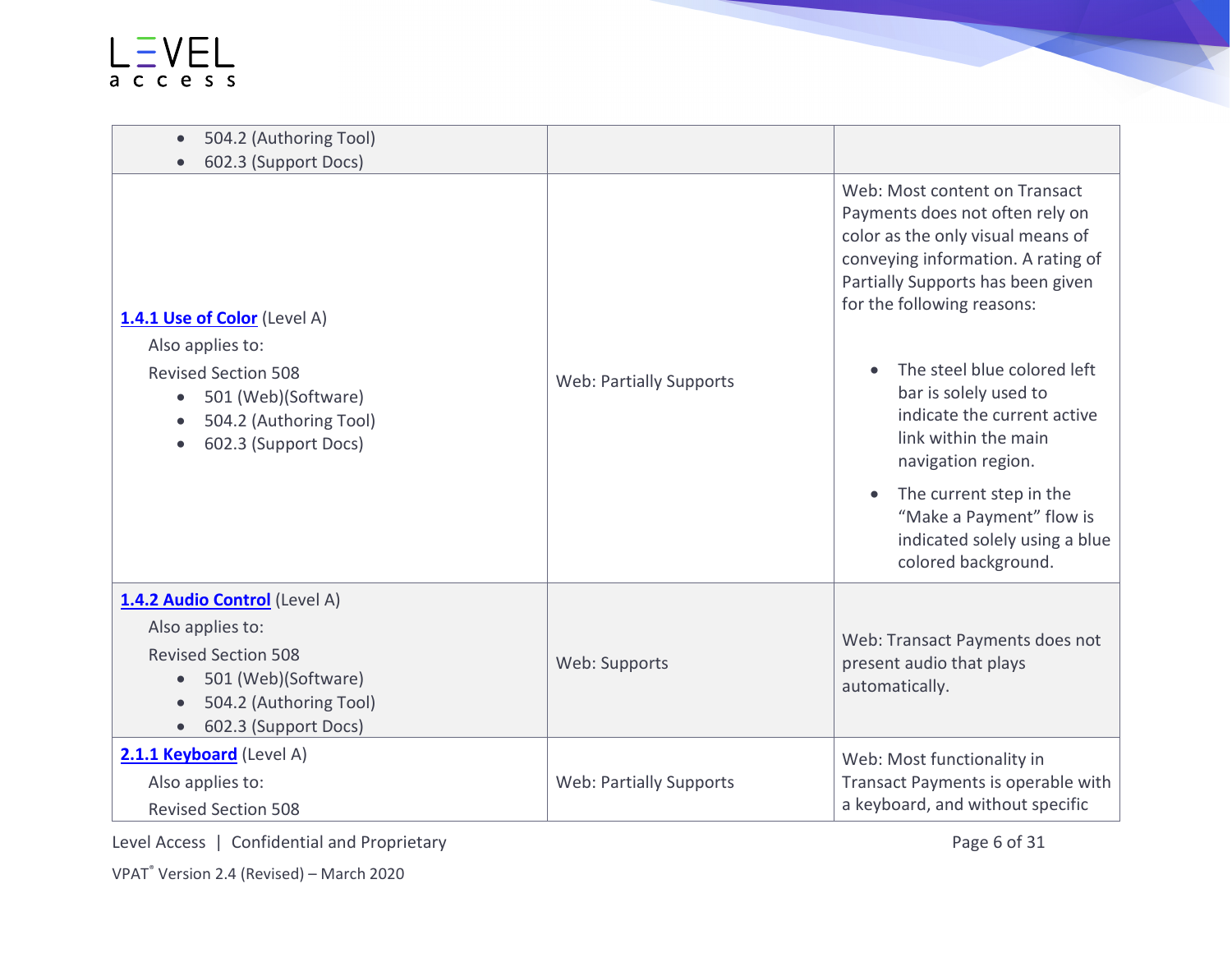| 501 (Web)(Software)<br>$\bullet$<br>504.2 (Authoring Tool)<br>602.3 (Support Docs)                                                                                       |               | timings required. Dialogs can be<br>closed via the keyboard. A rating of<br>Partially Supports has been given<br>for the following reasons:<br>The "Choose your plan<br>amount" button control on<br>the 'Payment Plans' dialog<br>cannot be activated using<br>the keyboard.<br>Certain radio button<br>controls are not operable<br>with JAWS in Forms mode<br>using the arrow keys. |
|--------------------------------------------------------------------------------------------------------------------------------------------------------------------------|---------------|----------------------------------------------------------------------------------------------------------------------------------------------------------------------------------------------------------------------------------------------------------------------------------------------------------------------------------------------------------------------------------------|
| 2.1.2 No Keyboard Trap (Level A)<br>Also applies to:<br><b>Revised Section 508</b><br>501 (Web)(Software)<br>$\bullet$<br>504.2 (Authoring Tool)<br>602.3 (Support Docs) | Web: Supports | Web: Transact Payments does not<br>have any instances of keyboard<br>focus becoming trapped in a<br>component.                                                                                                                                                                                                                                                                         |
| 2.1.4 Character Key Shortcuts (Level A 2.1 only)<br>Also applies to:<br>Revised Section 508 - Does not apply                                                             | Web: Supports | Web: Keyboard shortcuts are not<br>implemented in Transact<br>Payments.                                                                                                                                                                                                                                                                                                                |
| 2.2.1 Timing Adjustable (Level A)<br>Also applies to:                                                                                                                    | Web: Supports | Web: Transact Payments warns the<br>user before time expires and                                                                                                                                                                                                                                                                                                                       |

Level Access | Confidential and Proprietary Page 7 of 31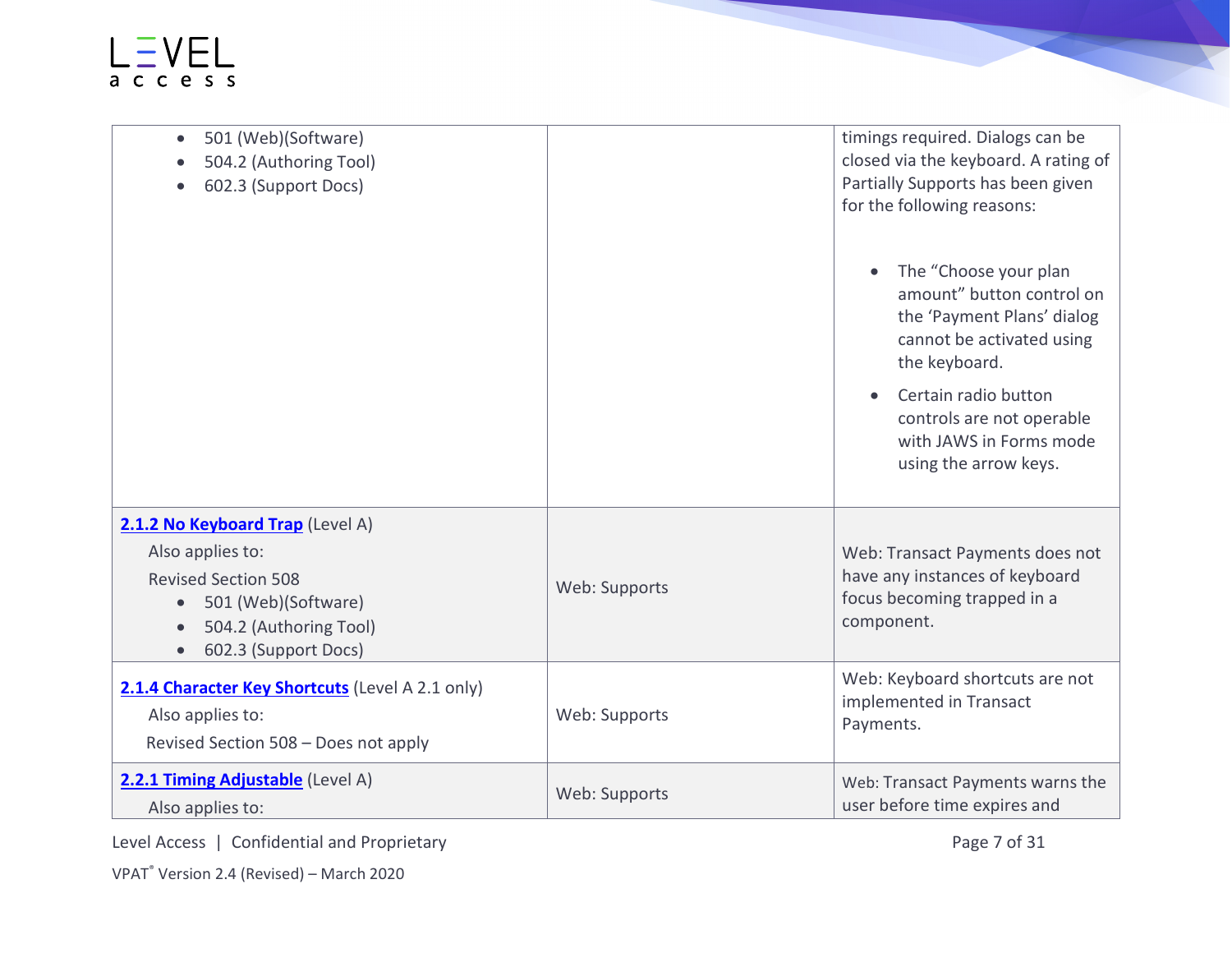| <b>Revised Section 508</b><br>501 (Web)(Software)<br>$\bullet$<br>504.2 (Authoring Tool)<br>602.3 (Support Docs)                                                                                                                     |                                | provides the option to extend the<br>time limit with a simple action.                                                                                                                        |
|--------------------------------------------------------------------------------------------------------------------------------------------------------------------------------------------------------------------------------------|--------------------------------|----------------------------------------------------------------------------------------------------------------------------------------------------------------------------------------------|
| 2.2.2 Pause, Stop, Hide (Level A)<br>Also applies to:<br><b>Revised Section 508</b><br>501 (Web)(Software)<br>504.2 (Authoring Tool)<br>602.3 (Support Docs)<br>$\bullet$                                                            | Web: Supports                  | Web: Transact Payments does not<br>have any moving, blinking,<br>scrolling, or auto-updating content.                                                                                        |
| 2.3.1 Three Flashes or Below Threshold (Level A)<br>Also applies to:<br><b>Revised Section 508</b><br>501 (Web)(Software)<br>$\bullet$<br>504.2 (Authoring Tool)<br>602.3 (Support Docs)                                             | Web: Supports                  | Web: Transact Payments does not<br>have any content that flashes.                                                                                                                            |
| 2.4.1 Bypass Blocks (Level A)<br>Also applies to:<br><b>Revised Section 508</b><br>501 (Web)(Software) – Does not apply to<br>non-web software<br>504.2 (Authoring Tool)<br>602.3 (Support Docs) - Does not apply to<br>non-web docs | Web: Does Not Support          | Web: A rating of Does Not Support<br>has been given for the following<br>reason:<br><b>Transact Payments does</b><br>not provide a mechanism to<br>skip past the main<br>navigation section. |
| 2.4.2 Page Titled (Level A)<br>Also applies to:                                                                                                                                                                                      | <b>Web: Partially Supports</b> | Web: Most pages on Transact<br>Payments have meaningful titles                                                                                                                               |

Level Access | Confidential and Proprietary Page 8 of 31

VPAT® Version 2.4 (Revised) – March 2020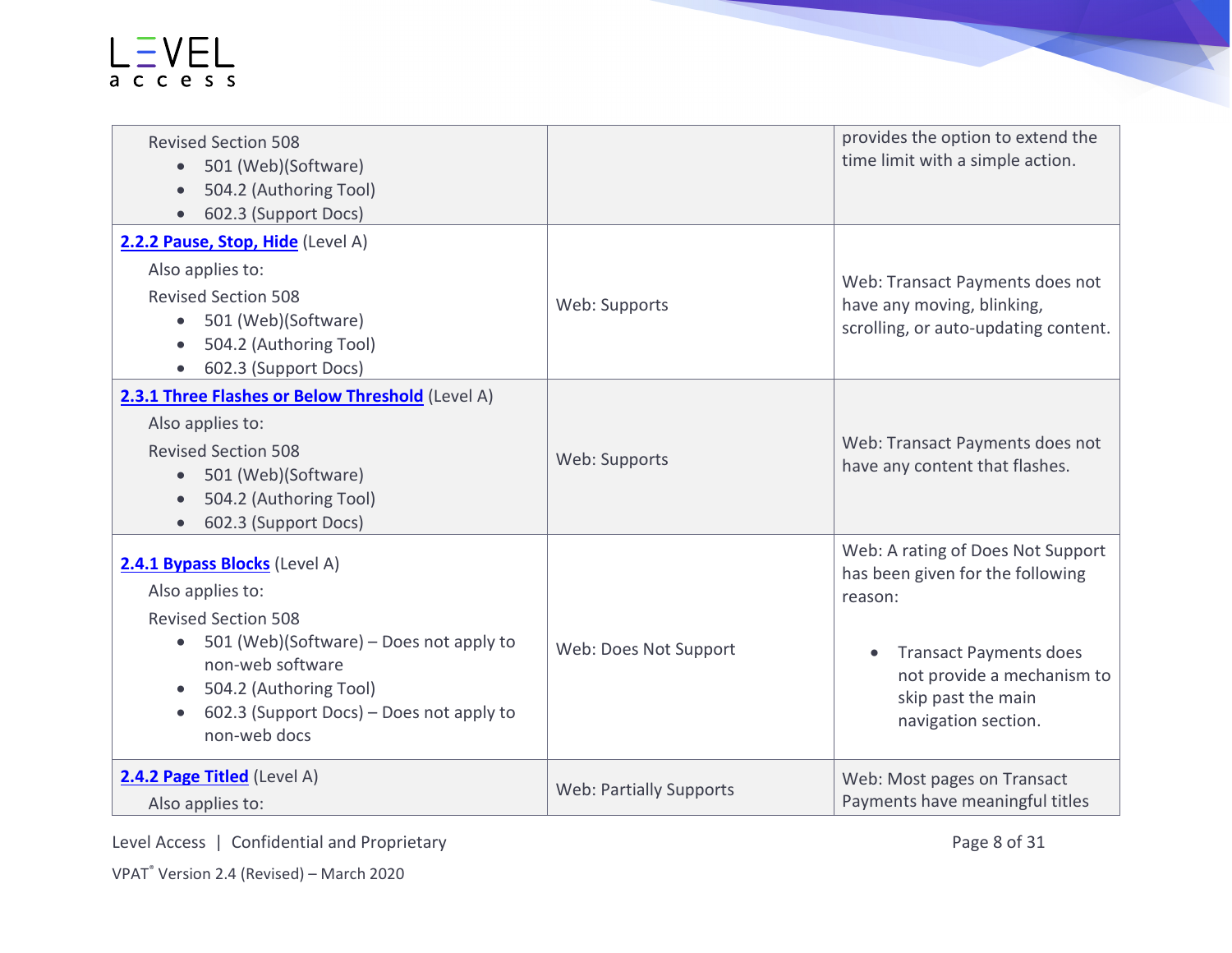| <b>Revised Section 508</b><br>501 (Web)(Software)<br>$\bullet$<br>504.2 (Authoring Tool)<br>602.3 (Support Docs)                            |                                | that describe the page's topic or<br>purpose. A rating of Partially<br>Supports has been given for the<br>following reasons:                                                                                                                                                                                     |
|---------------------------------------------------------------------------------------------------------------------------------------------|--------------------------------|------------------------------------------------------------------------------------------------------------------------------------------------------------------------------------------------------------------------------------------------------------------------------------------------------------------|
|                                                                                                                                             |                                | The Student Registration<br>$\bullet$<br>page lacks an informative,<br>context-sensitive page title.                                                                                                                                                                                                             |
|                                                                                                                                             |                                | The Calendar dialog on the<br>'Payment Plan Enrollment'<br>module lacks a title.                                                                                                                                                                                                                                 |
| 2.4.3 Focus Order (Level A)<br>Also applies to:<br><b>Revised Section 508</b><br>501 (Web)(Software)<br>$\bullet$<br>504.2 (Authoring Tool) | <b>Web: Partially Supports</b> | Web: Most focusable components<br>on Transact Payments receive<br>focus in a logical order that<br>preserves meaning and operability.<br>Forms are laid out in a logical<br>order. Keyboard focus remains<br>within modal dialogs. A rating of<br>Partially Supports has been given<br>for the following reason: |
| 602.3 (Support Docs)                                                                                                                        |                                | Keyboard focus does not<br>move to the first item<br>within the "Available items"<br>carousel structure on the<br>"Overview" page when the                                                                                                                                                                       |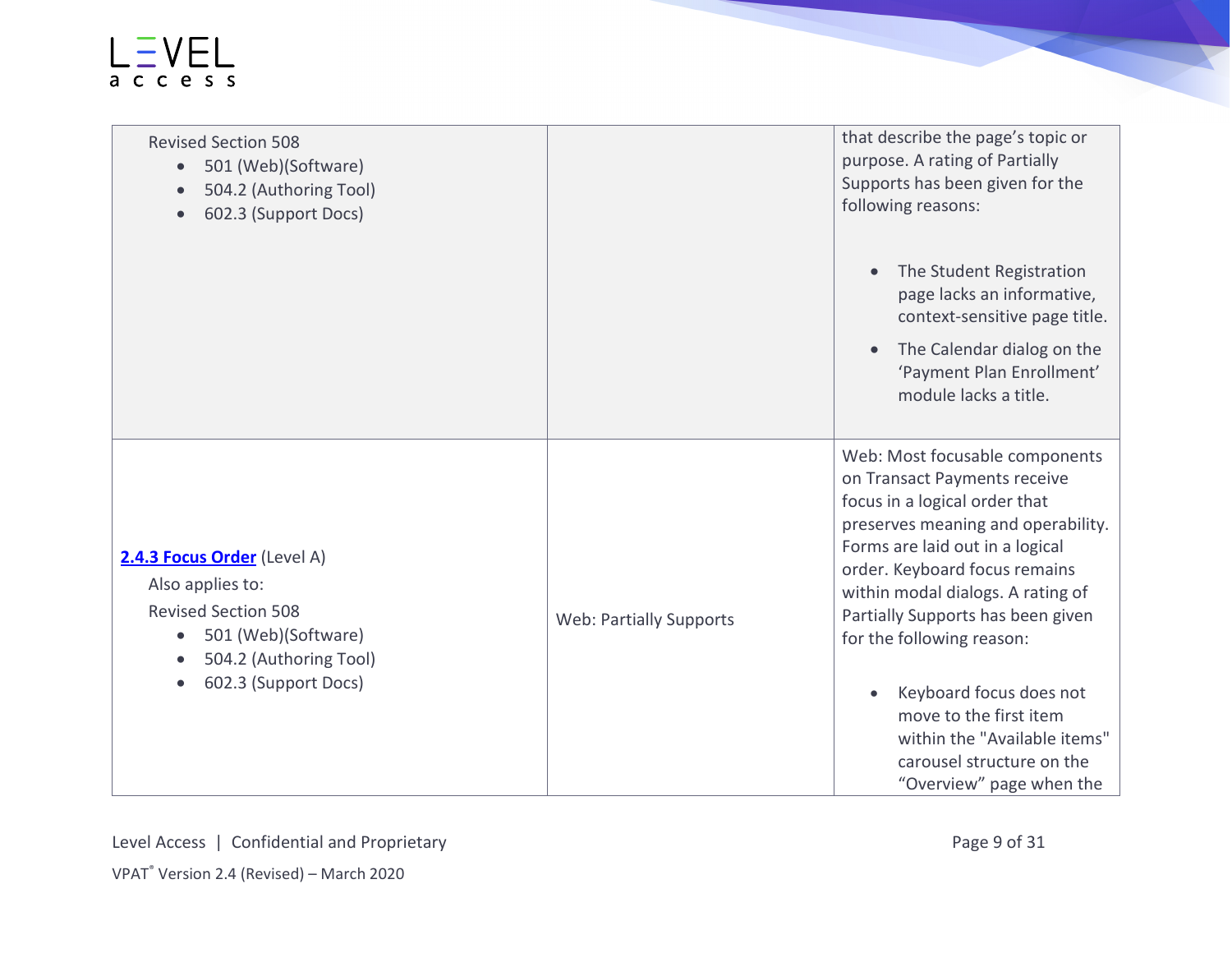|                                                                                                                                                                                   |                                | user navigates between the<br>slides.                                                                                                                                                                                                                                                                                                                                                                                                                                                                                     |
|-----------------------------------------------------------------------------------------------------------------------------------------------------------------------------------|--------------------------------|---------------------------------------------------------------------------------------------------------------------------------------------------------------------------------------------------------------------------------------------------------------------------------------------------------------------------------------------------------------------------------------------------------------------------------------------------------------------------------------------------------------------------|
| 2.4.4 Link Purpose (In Context) (Level A)<br>Also applies to:<br><b>Revised Section 508</b><br>501 (Web)(Software)<br>$\bullet$<br>504.2 (Authoring Tool)<br>602.3 (Support Docs) | <b>Web: Partially Supports</b> | Web: Most links in Transact<br>Payments have descriptive link text<br>that make the purpose of each link<br>clear. A rating of Partially Supports<br>has been given for the following<br>reasons:<br>Certain links, such as<br>"View" and "Sign up" under<br>the 'Auto Pay' section, do<br>not have meaningful text.<br>The "Close dialog" link on<br>most of the dialogs is<br>labeled as "Close peek",<br>which is not meaningful.<br>Certain link elements, such<br>as "View payment plan<br>options", spawns a dialog |
|                                                                                                                                                                                   |                                | but does not<br>programmatically indicate<br>the same.                                                                                                                                                                                                                                                                                                                                                                                                                                                                    |
| 2.5.1 Pointer Gestures (Level A 2.1 only)<br>Also applies to:<br>Revised Section 508 - Does not apply                                                                             | Web: Supports                  | Web: Transact Payments does not<br>feature any functionality that uses<br>multipoint or path-based gestures<br>for operation.                                                                                                                                                                                                                                                                                                                                                                                             |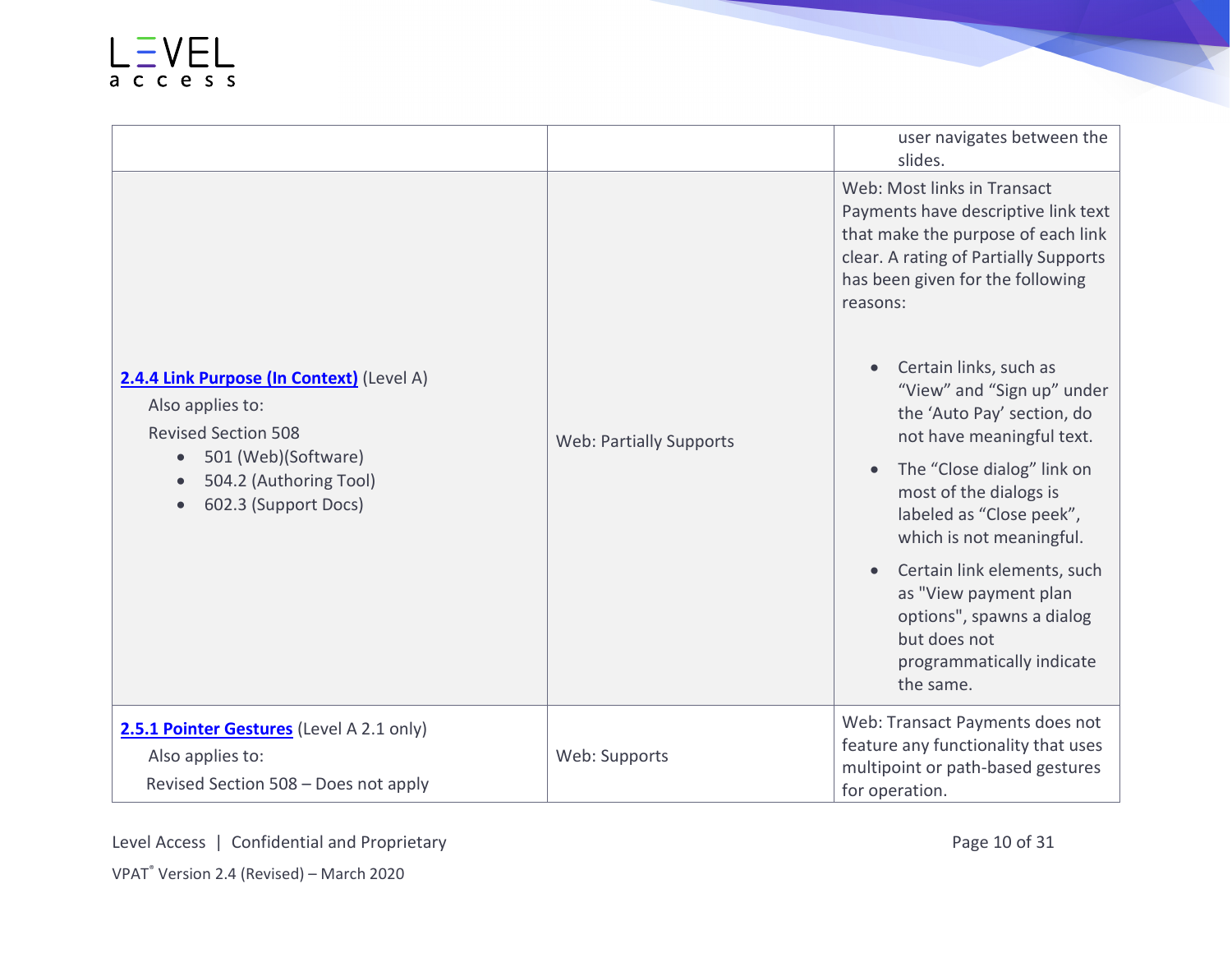| 2.5.2 Pointer Cancellation (Level A 2.1 only)<br>Also applies to:                                                                                                        | Web: Supports                  | Web: Transact Payments does not<br>feature any events that are                                                                                                                                                                                                                                                                                                                                |
|--------------------------------------------------------------------------------------------------------------------------------------------------------------------------|--------------------------------|-----------------------------------------------------------------------------------------------------------------------------------------------------------------------------------------------------------------------------------------------------------------------------------------------------------------------------------------------------------------------------------------------|
| Revised Section 508 - Does not apply                                                                                                                                     |                                | triggered by single-point activation.                                                                                                                                                                                                                                                                                                                                                         |
| 2.5.3 Label in Name (Level A 2.1 only)<br>Also applies to:<br>Revised Section 508 - Does not apply                                                                       | <b>Web: Partially Supports</b> | Web: For most user interface<br>components with labels in Transact<br>Payments, the accessible name<br>contains the text presented<br>visually. A rating of Partially<br>Supports has been given for the<br>following reason:<br>The programmatic label for<br>certain "View/View All"<br>links on the 'Overview'<br>page does not include<br>and/or match the text from<br>the visual label. |
| 2.5.4 Motion Actuation (Level A 2.1 only)<br>Also applies to:<br>Revised Section 508 - Does not apply                                                                    | Web: Supports                  | Web: Transact Payments does not<br>feature any functionality that<br>needs to be operated by device<br>motion or user motion.                                                                                                                                                                                                                                                                 |
| 3.1.1 Language of Page (Level A)<br>Also applies to:<br><b>Revised Section 508</b><br>501 (Web)(Software)<br>504.2 (Authoring Tool)<br>602.3 (Support Docs)<br>$\bullet$ | Web: Supports                  | Web: The default language of each<br>web page on Transact Payments<br>can be programmatically<br>determined.                                                                                                                                                                                                                                                                                  |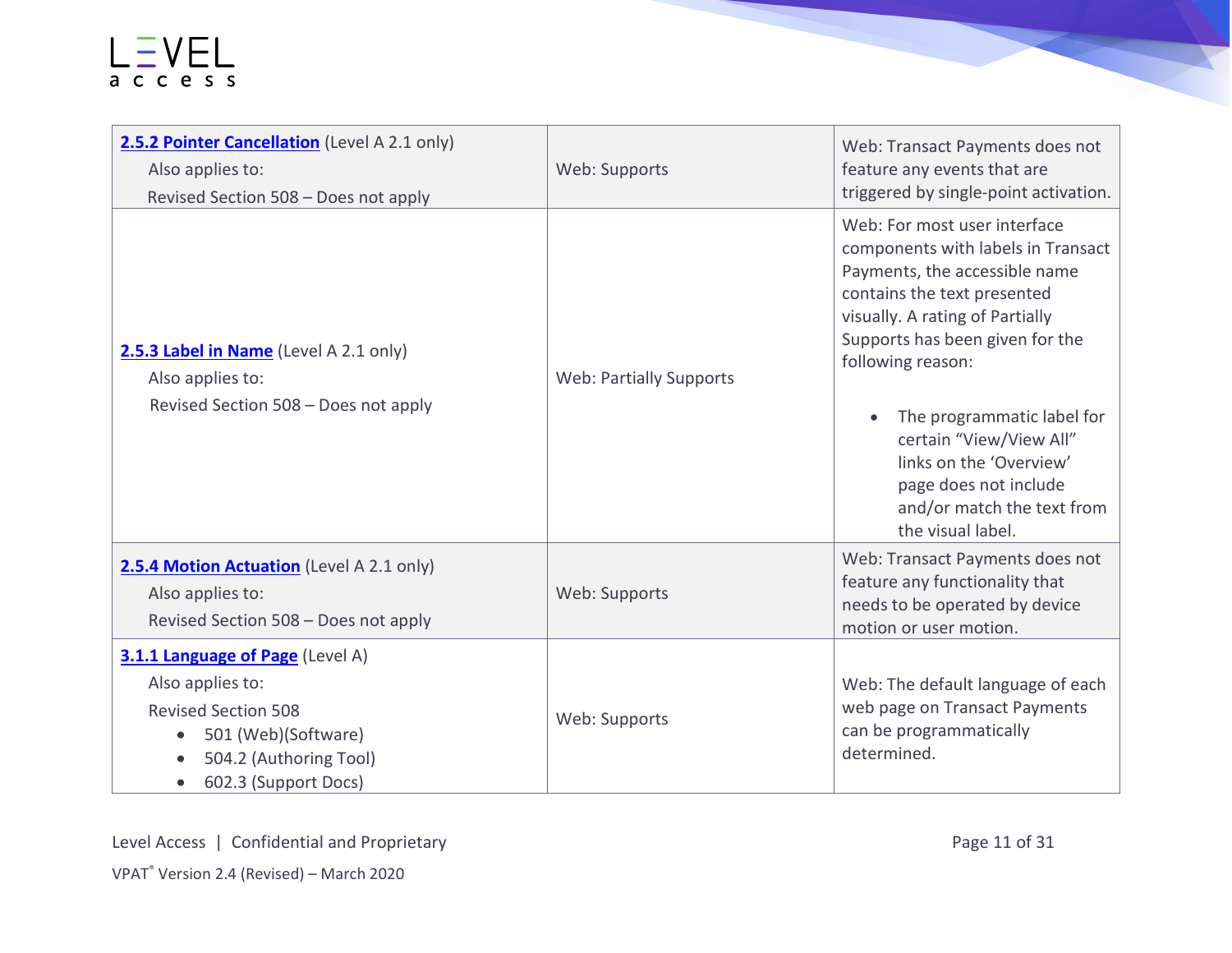| 3.2.1 On Focus (Level A)<br>Also applies to:<br><b>Revised Section 508</b><br>501 (Web)(Software)<br>$\bullet$<br>504.2 (Authoring Tool)<br>• 602.3 (Support Docs)                               | Web: Supports                  | Web: Pages in Transact Payments<br>do not have components that<br>cause a change of context on<br>focus.                                                                                                                                                      |
|--------------------------------------------------------------------------------------------------------------------------------------------------------------------------------------------------|--------------------------------|---------------------------------------------------------------------------------------------------------------------------------------------------------------------------------------------------------------------------------------------------------------|
| 3.2.2 On Input (Level A)<br>Also applies to:<br><b>Revised Section 508</b><br>• 501 (Web)(Software)<br>504.2 (Authoring Tool)<br>602.3 (Support Docs)                                            | Web: Supports                  | Web: Changing the settings of user<br>interface components in Transact<br>Payments does not result in an<br>automatic change of context.                                                                                                                      |
| <b>3.3.1 Error Identification</b> (Level A)<br>Also applies to:<br><b>Revised Section 508</b><br>501 (Web)(Software)<br>$\bullet$<br>504.2 (Authoring Tool)<br>602.3 (Support Docs)<br>$\bullet$ | Web: Supports                  | Web: The errors on Transact<br>Payments are identified and made<br>apparent to users in text. Errors<br>are placed adjacent to fields in<br>error.                                                                                                            |
| <b>3.3.2 Labels or Instructions</b> (Level A)<br>Also applies to:<br><b>Revised Section 508</b><br>501 (Web)(Software)<br>504.2 (Authoring Tool)<br>602.3 (Support Docs)<br>$\bullet$            | <b>Web: Partially Supports</b> | Web: Labels or instructions are<br>provided for most form fields on<br>Transact Payments. Most labels are<br>visually and programmatically<br>associated with their fields. A<br>rating of Partially Supports has<br>been given for the following<br>reasons: |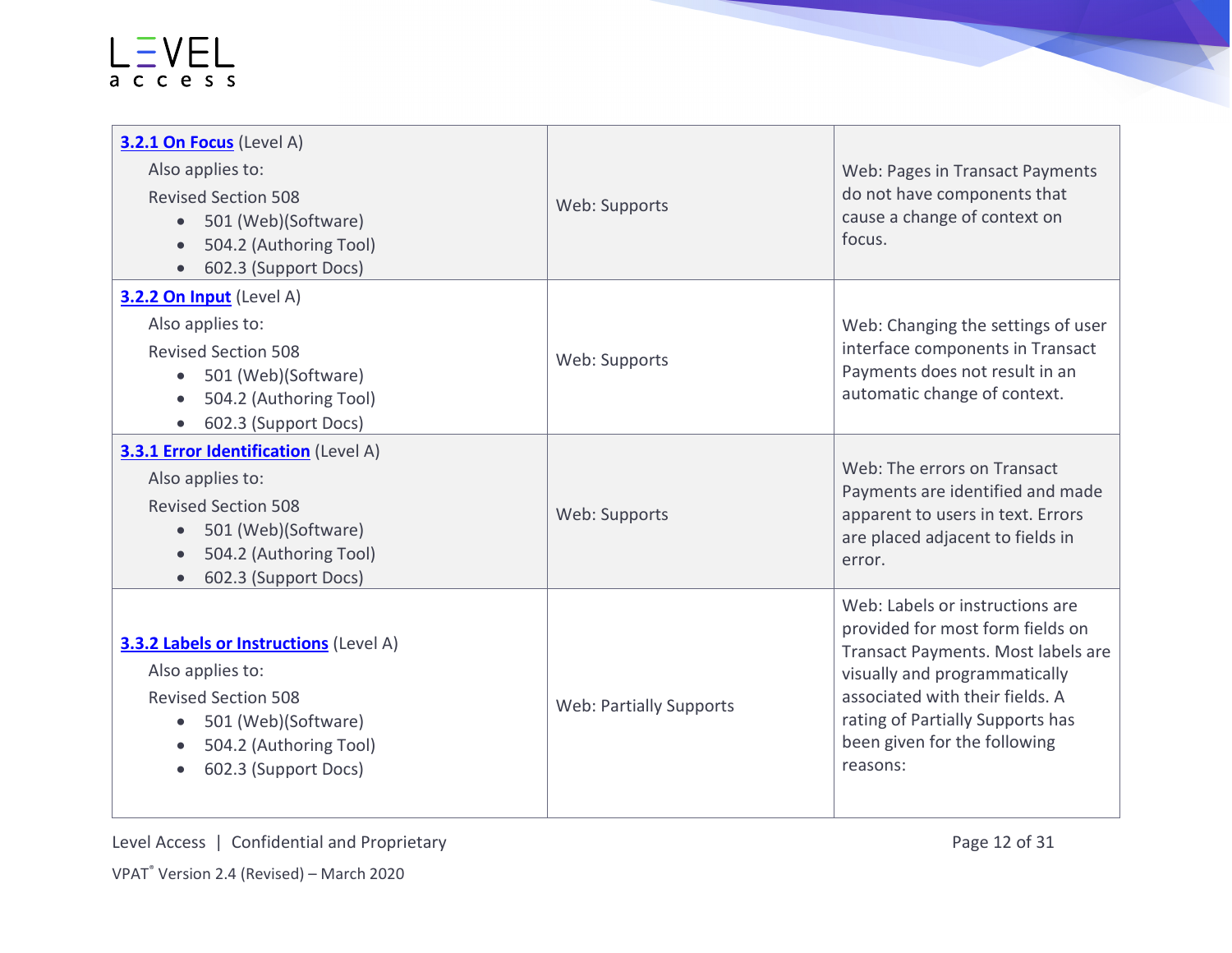|                                                                                                                                                                 |                                | An asterisk is used to<br>$\bullet$<br>"visually" indicate the<br>mandatory fields on the<br>Student Registration page.<br>But, there is no textual<br>indication explaining what<br>the asterisk means.                                                          |
|-----------------------------------------------------------------------------------------------------------------------------------------------------------------|--------------------------------|-------------------------------------------------------------------------------------------------------------------------------------------------------------------------------------------------------------------------------------------------------------------|
|                                                                                                                                                                 |                                | The Plan Amount input field<br>on the 'Payment Plans'<br>dialog does not indicate<br>that the amount must be<br>entered in dollars and<br>cents.                                                                                                                  |
| 4.1.1 Parsing (Level A)<br>Also applies to:<br><b>Revised Section 508</b><br>501 (Web)(Software)<br>$\bullet$<br>504.2 (Authoring Tool)<br>602.3 (Support Docs) | <b>Web: Partially Supports</b> | Web: Most pages in Transact<br>Payments have properly formatted<br>elements according to HTML<br>specifications. A rating of Partially<br>Supports has been given for the<br>following reason:<br>Certain pages contain<br>duplicate values for ID<br>attributes. |
| 4.1.2 Name, Role, Value (Level A)<br>Also applies to:<br><b>Revised Section 508</b><br>501 (Web)(Software)<br>504.2 (Authoring Tool)                            | <b>Web: Partially Supports</b> | Web: Most user interface<br>components on Transact Payments<br>have proper programmatic name,<br>role, and state information. Most<br>links and buttons are properly                                                                                              |

Level Access | Confidential and Proprietary **Page 13 of 31** Page 13 of 31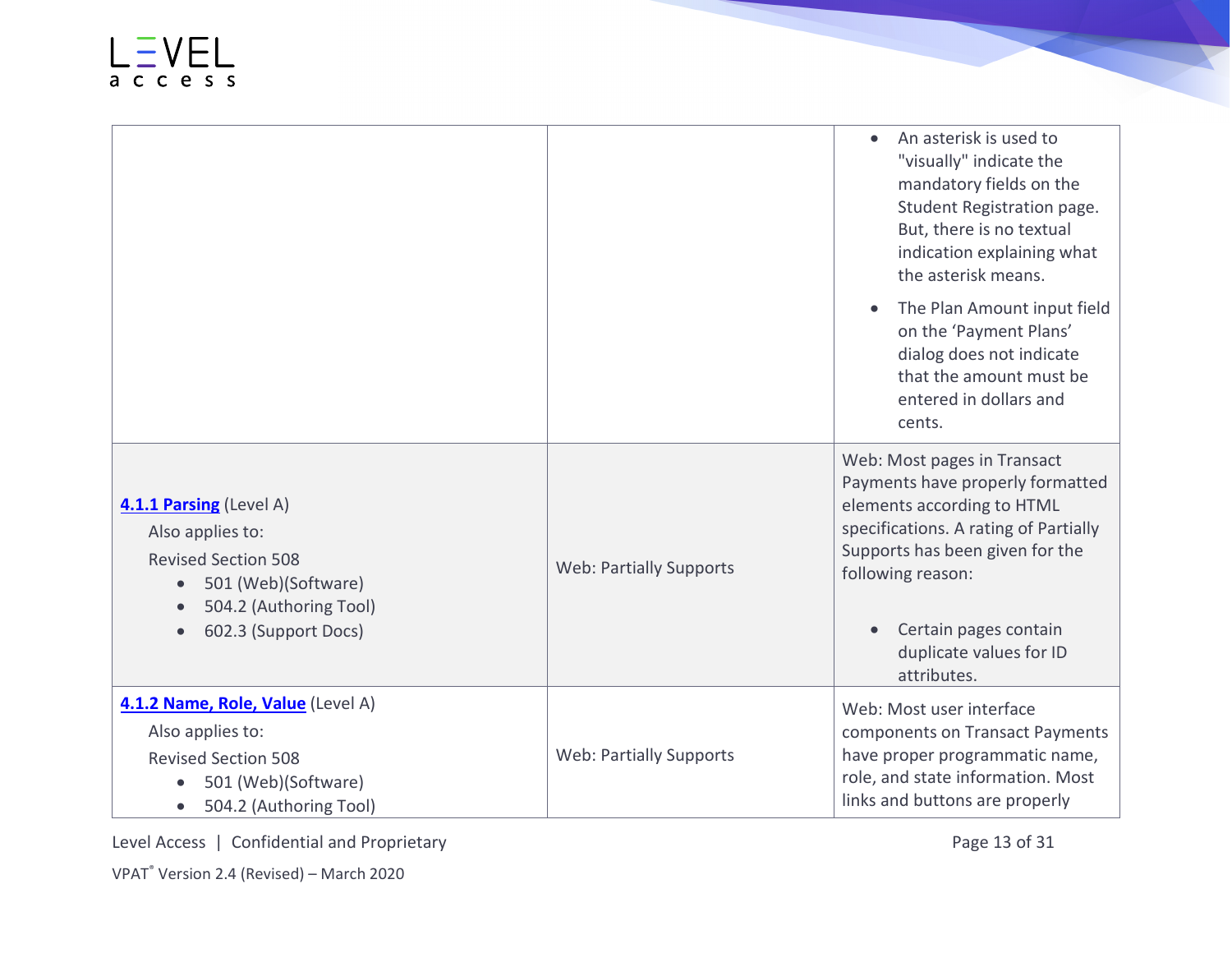#### $L = VEL$

| 602.3 (Support Docs)<br>$\bullet$ | identified with accessible names.<br>Most form fields have valid labels.<br>A rating of Partially Supports has<br>been given for the following<br>reasons:        |
|-----------------------------------|-------------------------------------------------------------------------------------------------------------------------------------------------------------------|
|                                   | The 'Close dialog' button in<br>all information modal<br>dialogs lacks programmatic<br>labels.                                                                    |
|                                   | Some form fields on the<br>$\bullet$<br>'Make a Payment - Item<br>Details' page are not<br>programmatically<br>associated with their<br>respective visual labels. |
|                                   | The 'Show/Close main<br>$\bullet$<br>menu' button controls in<br>responsive mode lack<br>appropriate state<br>information.                                        |
|                                   | Certain input elements<br>$\bullet$<br>contain invalid ARIA<br>attributes.                                                                                        |

#### Table 2: Success Criteria, Level AA

Level Access | Confidential and Proprietary **Page 14 of 31** Page 14 of 31

VPAT® Version 2.4 (Revised) – March 2020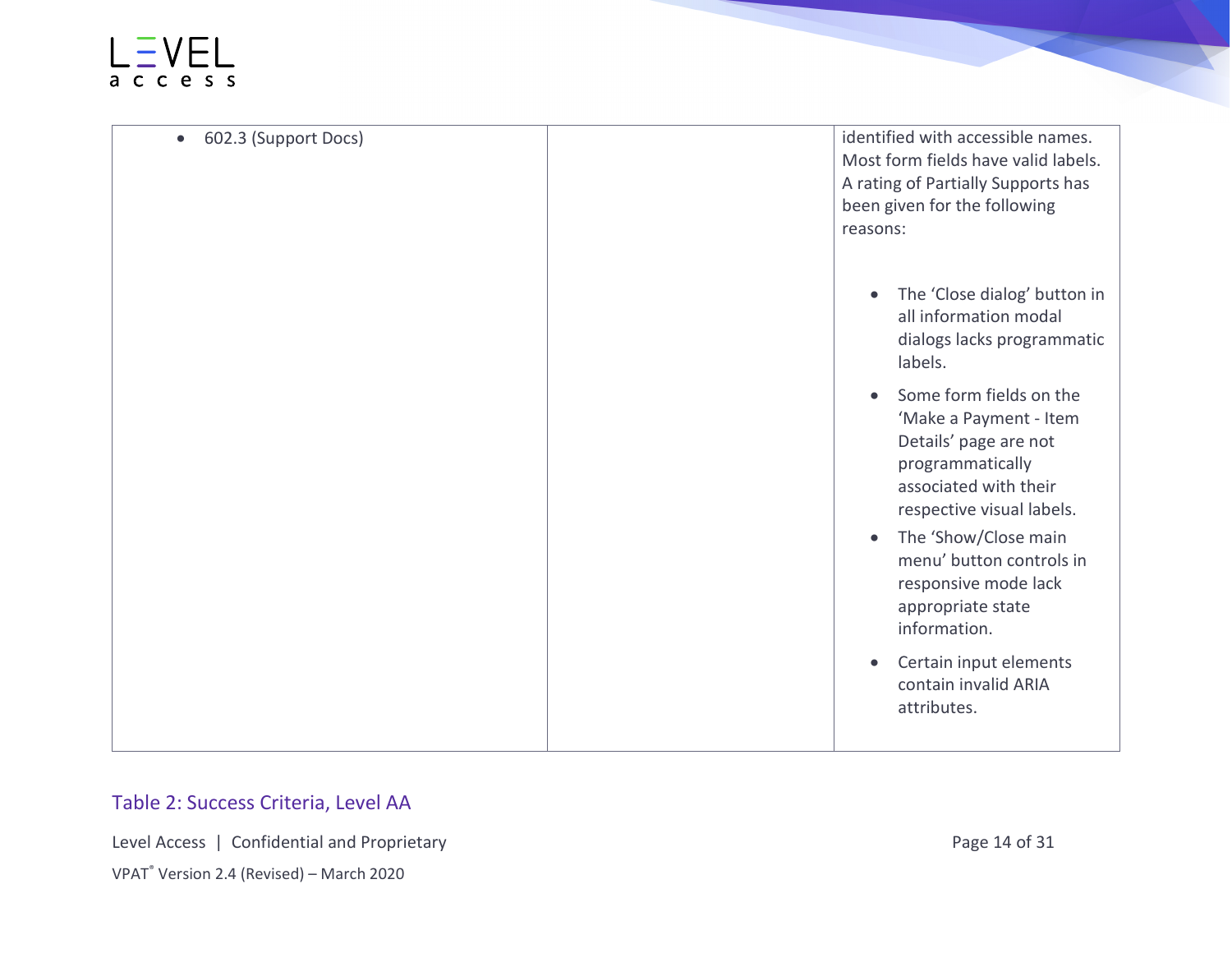Notes:

| Criteria                                                                                                                                                                                              | <b>Conformance Level</b> | <b>Remarks and Explanations</b>                                                                                                                        |
|-------------------------------------------------------------------------------------------------------------------------------------------------------------------------------------------------------|--------------------------|--------------------------------------------------------------------------------------------------------------------------------------------------------|
| 1.2.4 Captions (Live) (Level AA)<br>Also applies to:<br><b>Revised Section 508</b><br>501 (Web)(Software)<br>$\bullet$<br>504.2 (Authoring Tool)<br>602.3 (Support Docs)<br>$\bullet$                 | Web: Supports            | Web: There is no live video content<br>in Transact Payments.                                                                                           |
| 1.2.5 Audio Description (Prerecorded) (Level AA)<br>Also applies to:<br><b>Revised Section 508</b><br>501 (Web)(Software)<br>$\bullet$<br>504.2 (Authoring Tool)<br>$\bullet$<br>602.3 (Support Docs) | Web: Supports            | Web: There is no pre-recorded<br>video with audio in Transact<br>Payments.                                                                             |
| 1.3.4 Orientation (Level AA 2.1 only)<br>Also applies to:<br>Revised Section 508 - Does not apply                                                                                                     | Web: Supports            | Web: Content in Transact<br>Payments does not restrict its view<br>and operation to a single display<br>orientation, such as portrait or<br>landscape. |
| 1.3.5 Identify Input Purpose (Level AA 2.1 only)<br>Also applies to:<br>Revised Section 508 - Does not apply                                                                                          | Web: Supports            | Web: The meaning of each input<br>field collecting information about<br>the user can be programmatically<br>determined in Transact Payments.           |
| 1.4.3 Contrast (Minimum) (Level AA)<br>Also applies to:<br><b>Revised Section 508</b>                                                                                                                 | Web: Supports            | Web: Text content on Transact<br>Payments has a contrast ratio of at<br>least 4.5:1 for normal text, or 3:1<br>for large text.                         |

Level Access | Confidential and Proprietary **Page 15 of 31** Page 15 of 31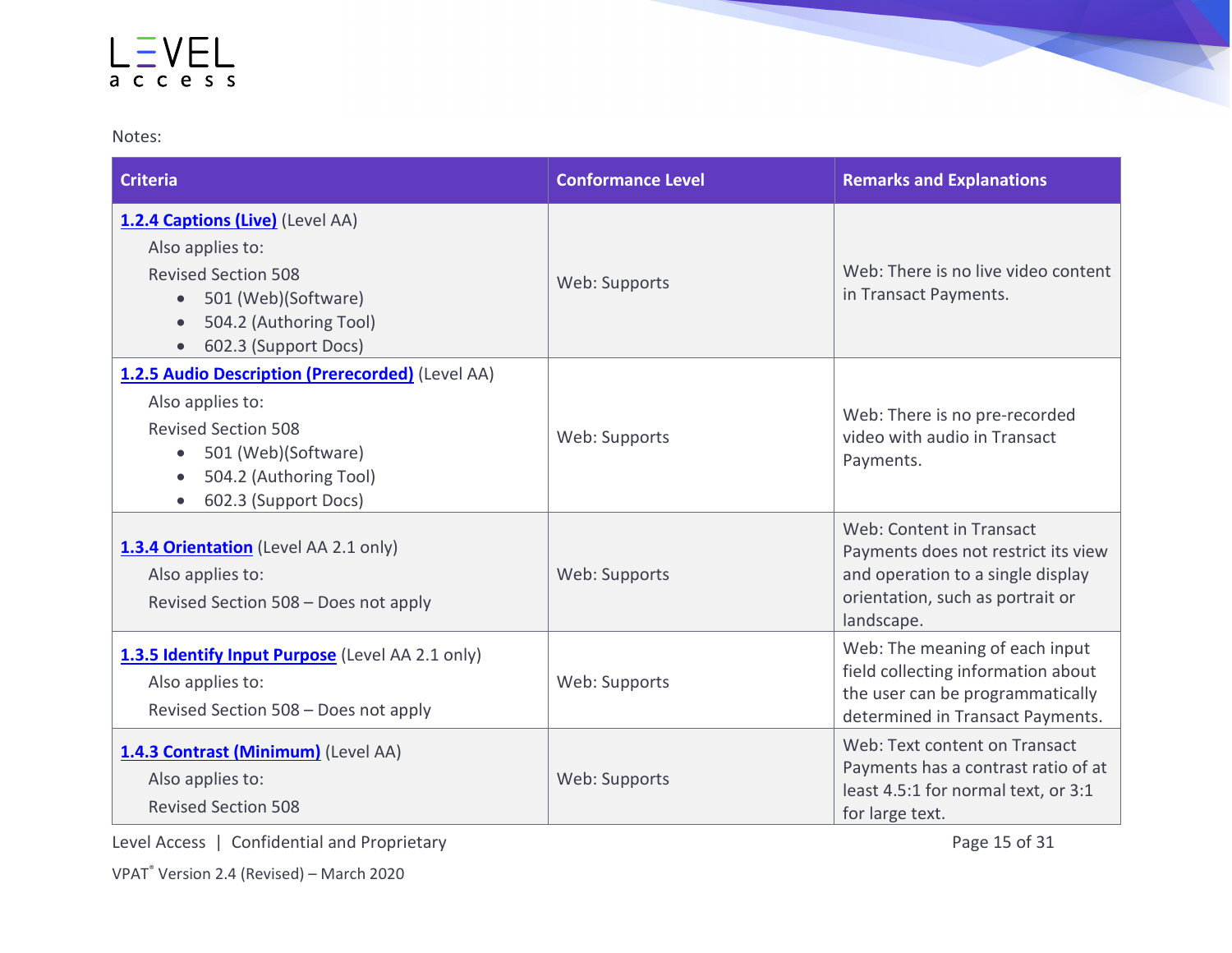| 501 (Web)(Software)<br>$\bullet$<br>504.2 (Authoring Tool)<br>602.3 (Support Docs)<br>$\bullet$                                                                         |                                |                                                                                                                                                                                                                                                                                                                                             |
|-------------------------------------------------------------------------------------------------------------------------------------------------------------------------|--------------------------------|---------------------------------------------------------------------------------------------------------------------------------------------------------------------------------------------------------------------------------------------------------------------------------------------------------------------------------------------|
| 1.4.4 Resize text (Level AA)<br>Also applies to:<br><b>Revised Section 508</b><br>501 (Web)(Software)<br>504.2 (Authoring Tool)<br>602.3 (Support Docs)                 | <b>Web: Partially Supports</b> | Web: Most text in Transact<br>Payments can be resized without<br>assistive technology up to 200<br>percent without loss of content or<br>functionality. A rating of Partially<br>Supports has been given for the<br>following reason:<br>The size of the viewport is<br>$\bullet$<br>fixed with the viewport's<br>maximum-scale set to '1'. |
| 1.4.5 Images of Text (Level AA)<br>Also applies to:<br><b>Revised Section 508</b><br>501 (Web)(Software)<br>504.2 (Authoring Tool)<br>602.3 (Support Docs)<br>$\bullet$ | Web: Supports                  | Web: There are no images of text<br>on Transact Payments other than<br>the essential logotype.                                                                                                                                                                                                                                              |
| 1.4.10 Reflow (Level AA 2.1 only)<br>Also applies to:<br>Revised Section 508 - Does not apply                                                                           | <b>Web: Partially Supports</b> | Web: Most content on Transact<br>Payments reflow without requiring<br>two-dimensional scrolling without<br>loss of content or functionality. A<br>rating of Partially Supports has<br>been given for the following<br>reason:                                                                                                               |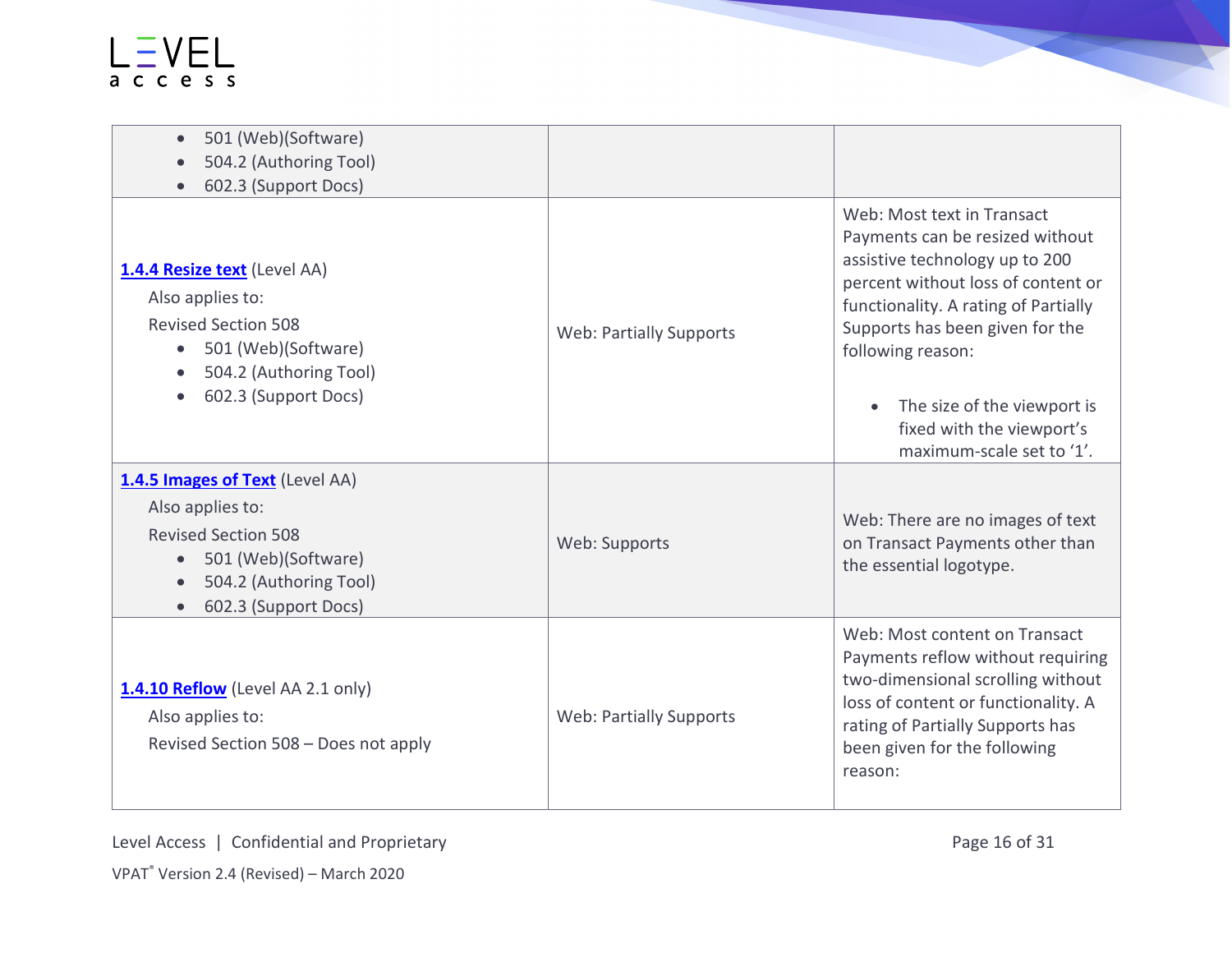|                                                                                                          |                                | The 'Business Date' content<br>on the 'Transactions -<br>Receipt' page gets cut off<br>when the horizontal width<br>is 320 CSS pixels/vertical<br>height is 256 CSS pixels.                                                                                                                                                                                                                                                                       |
|----------------------------------------------------------------------------------------------------------|--------------------------------|---------------------------------------------------------------------------------------------------------------------------------------------------------------------------------------------------------------------------------------------------------------------------------------------------------------------------------------------------------------------------------------------------------------------------------------------------|
| 1.4.11 Non-text Contrast (Level AA 2.1 only)<br>Also applies to:<br>Revised Section 508 - Does not apply | Web: Supports                  | Web: Active user interface<br>components in Transact Payments<br>have a contrast ratio of at least 3:1<br>against adjacent color(s).                                                                                                                                                                                                                                                                                                              |
| 1.4.12 Text Spacing (Level AA 2.1 only)<br>Also applies to:<br>Revised Section 508 - Does not apply      | <b>Web: Partially Supports</b> | Web: Most content and<br>functionality in Transact Payments<br>is available when the user<br>overrides text spacing properties. A<br>rating of Partially Supports has<br>been given for the following<br>reason:<br>The 'Make a Payment' link<br>$\bullet$<br>within the main navigation<br>region and the 'Event<br>Registration' text under<br>'Available items' on the<br>'Make a Payment' page<br>gets cut off upon text<br>spacing override. |
| 1.4.13 Content on Hover or Focus (Level AA 2.1 only)<br>Also applies to:                                 | Web: Supports                  | Web: Transact Payments does not<br>feature any content that appears<br>on hover or focus.                                                                                                                                                                                                                                                                                                                                                         |

Level Access | Confidential and Proprietary **Page 17 of 31** Page 17 of 31

**The Second Second**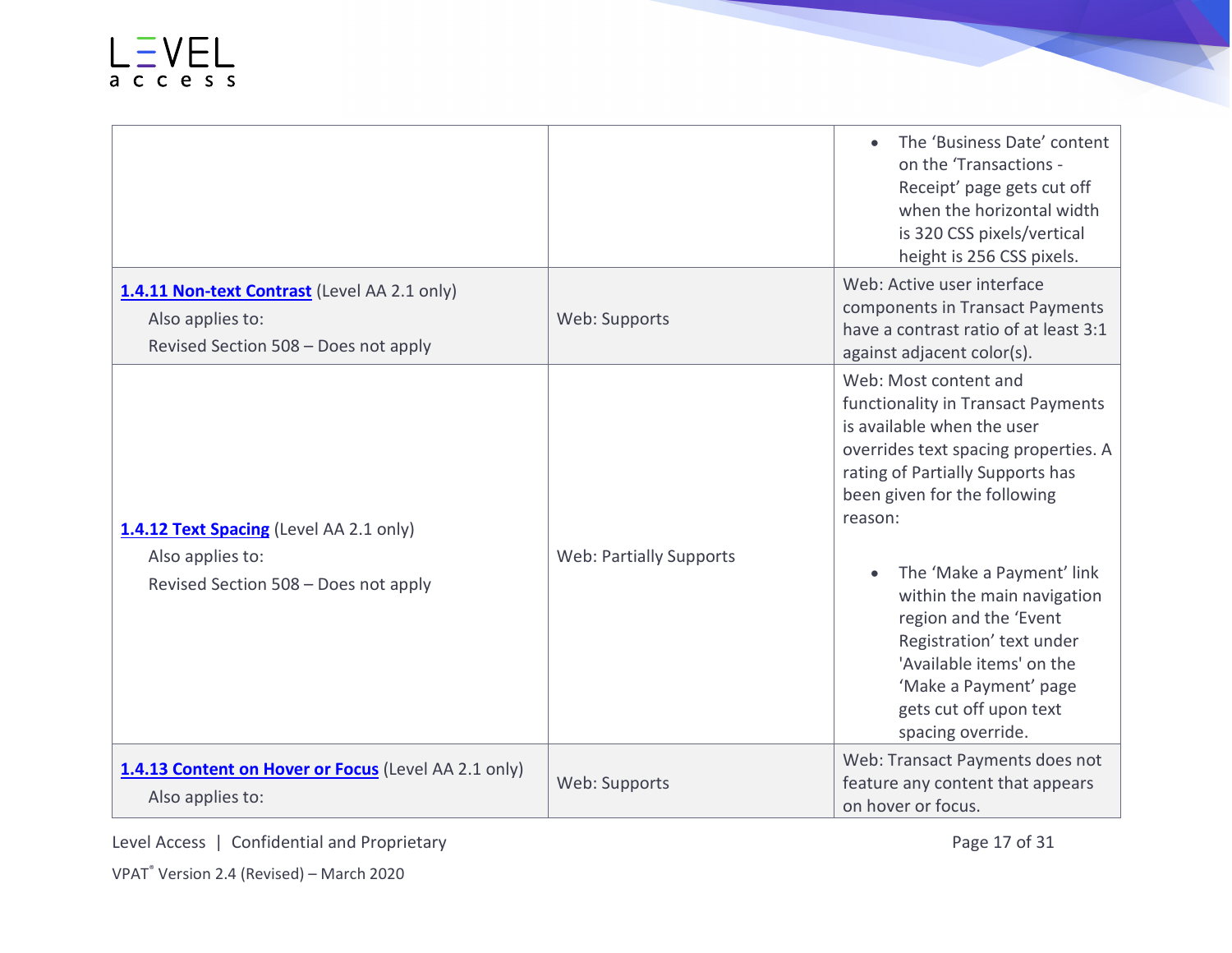| Revised Section 508 - Does not apply                                                                                                                                                                               |               |                                                                                                                                                                                       |
|--------------------------------------------------------------------------------------------------------------------------------------------------------------------------------------------------------------------|---------------|---------------------------------------------------------------------------------------------------------------------------------------------------------------------------------------|
| 2.4.5 Multiple Ways (Level AA)                                                                                                                                                                                     |               |                                                                                                                                                                                       |
| Also applies to:<br><b>Revised Section 508</b><br>• 501 (Web)(Software) – Does not apply to<br>non-web software<br>504.2 (Authoring Tool)<br>$\bullet$<br>602.3 (Support Docs) – Does not apply to<br>non-web docs | Web: Supports | Web: There are multiple ways to<br>navigate Transact Payments, using<br>links to other pages on each page.<br>There is a set of navigation links for<br>traversing across the portal. |
| 2.4.6 Headings and Labels (Level AA)<br>Also applies to:<br><b>Revised Section 508</b><br>• 501 (Web)(Software)<br>504.2 (Authoring Tool)<br>602.3 (Support Docs)                                                  | Web: Supports | Web: Headings and labels in<br><b>Transact Payments are descriptive</b><br>and unique.                                                                                                |
| 2.4.7 Focus Visible (Level AA)<br>Also applies to:<br><b>Revised Section 508</b><br>501 (Web)(Software)<br>$\bullet$<br>504.2 (Authoring Tool)<br>602.3 (Support Docs)<br>$\bullet$                                | Web: Supports | Web: Interactive controls in<br>Transact Payments have a visible<br>indication of keyboard focus,<br>including links and buttons.                                                     |
| <b>3.1.2 Language of Parts (Level AA)</b><br>Also applies to:<br><b>Revised Section 508</b><br>501 (Web)(Software)<br>504.2 (Authoring Tool)<br>602.3 (Support Docs)<br>$\bullet$                                  | Web: Supports | Web: Transact Payments does not<br>present content in multiple<br>languages.                                                                                                          |

Level Access | Confidential and Proprietary **Page 18 of 31**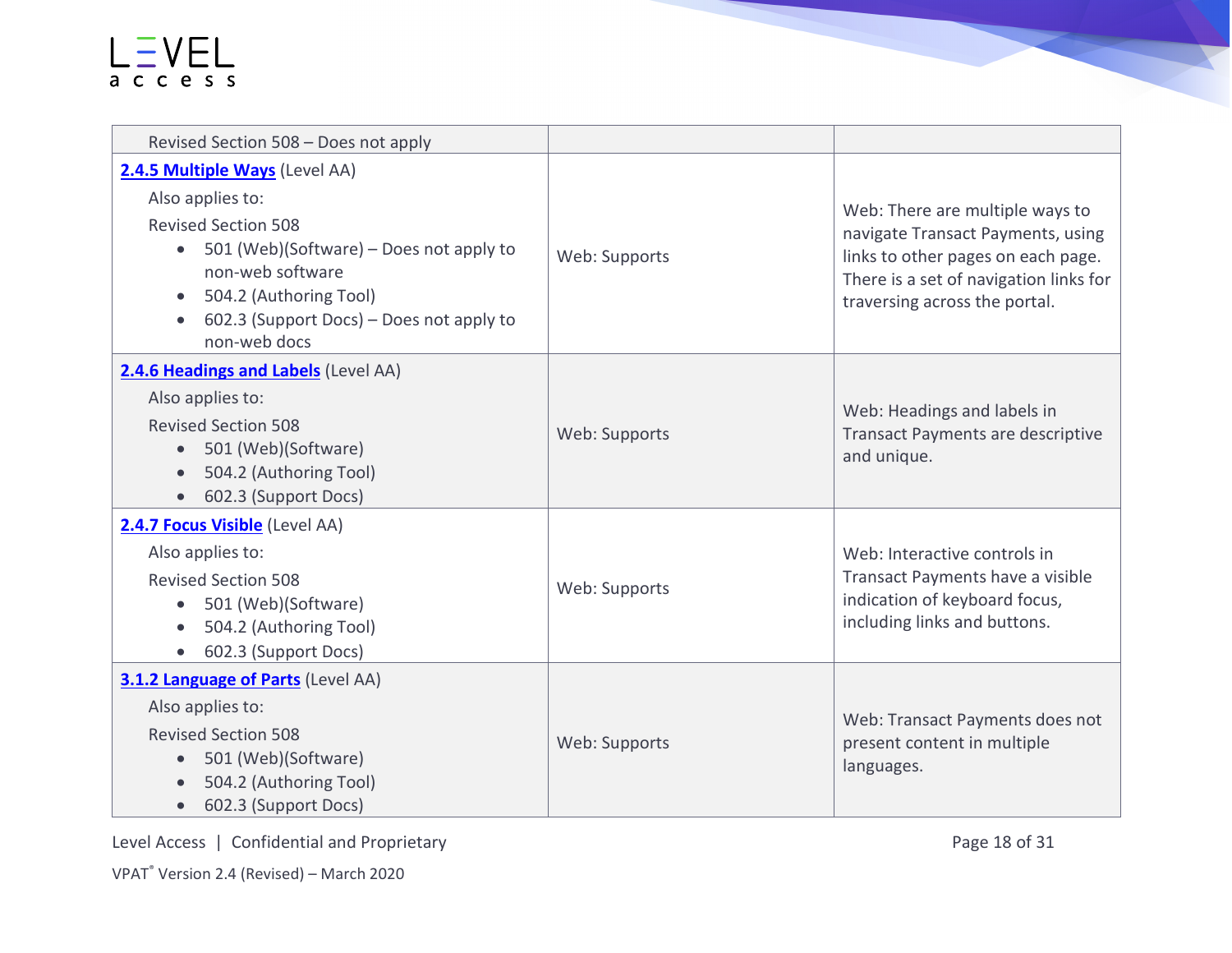| <b>3.2.3 Consistent Navigation</b> (Level AA)<br>Also applies to:<br><b>Revised Section 508</b><br>501 (Web)(Software) – Does not apply to<br>$\bullet$<br>non-web software<br>504.2 (Authoring Tool)<br>602.3 (Support Docs) – Does not apply to<br>non-web docs     | Web: Supports | Web: Transact Payments uses<br>consistent navigation including a<br>main navigation on the side panel.                                                                                                         |
|-----------------------------------------------------------------------------------------------------------------------------------------------------------------------------------------------------------------------------------------------------------------------|---------------|----------------------------------------------------------------------------------------------------------------------------------------------------------------------------------------------------------------|
| <b>3.2.4 Consistent Identification</b> (Level AA)<br>Also applies to:<br><b>Revised Section 508</b><br>501 (Web)(Software) – Does not apply to<br>$\bullet$<br>non-web software<br>504.2 (Authoring Tool)<br>602.3 (Support Docs) – Does not apply to<br>non-web docs | Web: Supports | Web: Components with the same<br>functionality are consistently<br>identified across pages in Transact<br>Payments.                                                                                            |
| <b>3.3.3 Error Suggestion</b> (Level AA)<br>Also applies to:<br><b>Revised Section 508</b><br>501 (Web)(Software)<br>$\bullet$<br>504.2 (Authoring Tool)<br>$\bullet$<br>602.3 (Support Docs)<br>$\bullet$                                                            | Web: Supports | Web: When errors are identified<br>on forms in Transact Payments,<br>suggestions are provided for<br>correction, when possible.                                                                                |
| 3.3.4 Error Prevention (Legal, Financial, Data) (Level<br>AA)<br>Also applies to:<br><b>Revised Section 508</b><br>• 501 (Web)(Software)                                                                                                                              | Web: Supports | Web: Data entered by the user in<br>Transact Payments is checked for<br>input errors and the user is<br>provided an opportunity to correct<br>them. A mechanism is available for<br>reviewing, confirming, and |

Level Access | Confidential and Proprietary **Page 19 of 31** Page 19 of 31